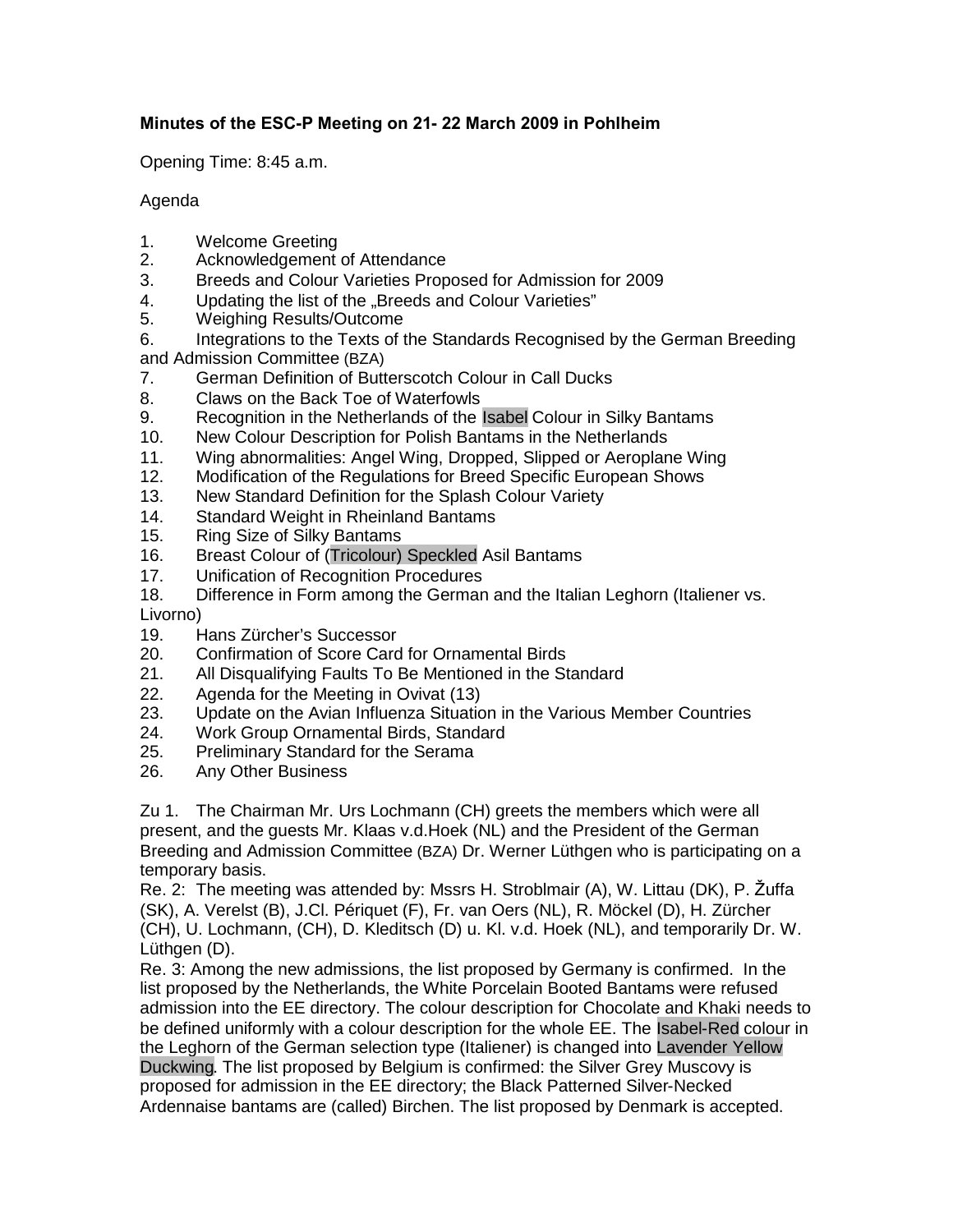The Moset proposed for admission by the Czech Republic displays too little difference when compared to other, currently recognized breeds. The proposal of admission is rejected. France has recognised the Cemani and changed denomination for the Silky. Re. 3: There were in principle no objections to the breeds and colour varieties proposed for admission by Germany. However, certain colour descriptions still need to be defined more precisely. In Switzerland there are problems with the differentiation of the Silver-Pencilled Lavender Brahma bantam from the Isabel-Pencilled. When considering proposals for admission in other countries, stricter criteria must be adopted. There are no objections to the Danish list. The request for admission of the Brown-Red Dutch Bantams in Austria is withdrawn. The lists from Belgium and France are accepted. For the breeds and colour varieties awaiting evaluation Germany presents a list of the requests submitted up to the  $1<sup>st</sup>$  February of every year. Again, a discussion ensues as to the country of origin or creation of the various breeds. A bantam variety can have a different country of origin.

Re. 4: The list of breeds is up-to-date, only the English version lags behind in the website.

Re. 5: Within the Italiener (German-selection Leghorn) the cocks are generally only about 20% heavier than the hens. The right weight difference should be 30%. However, some of the colour varieties are too strongly built. Mr. van Oers will consult the special club as to whether the weight of the cocks can be increased by 10%, and a decision will follow. By evaluating specimens of the breeds which were subjected to weighing, one is to make sure to put up the specimens which come near to the ideal weight rather than the heaviest ones.

Re. 6: The preliminary standards for the gold-wheaten Marans and the light Rheinland are accepted, as well as those concerning the newly recognized colour varieties in bantam breeds. The official name of the Sicilian Buttercup is object of discussion; Mr. A. Verelst shall consult Mr. F.Focardi (I). In the Ardennaise Bantam, the males have a slightly stretched upward posture, less so in the hens.

Re. 7: Prior to the EE Meeting in May, Mr. A. Verelst intends to investigate which colour description is genetically correct.

Re. 8: Ducks with a not completely formed claw on their back toes may obtain max. 92 points.

Re. 9: The Isabel Silky Bantams are not entered in the EE Directory.

Re. 10:Specimens and plumage of the Polish bantam in the khaki colour variety must be submitted for evaluation.

Re. 11:Specimens with angel wings must be classified with "I" - 0 points.

Re. 12:New regulations for Breed Specific European Shows are being processed.

Re. 13:The ground colour in cocks and hens should be uniform light grey, while the distribution of the spots on the feathers – varying from blue to black – must be harmonious.

Re. 14:The standard weight of the Rheinland Bantam are unvaried since 2006 with 1.1 kg for the cock and 0.9 kg for the hen.

Re. 15:The ring size of Silky Bantams remains unvaried, i.e. 12 mm.

Re. 16:The new preliminary standard by Mr. R. Möckel is accepted; the blue-red speckled must be included herewith.

Re. 17:Among the recognition procedures currently adopted in France, Switzerland and Germany there is not a great difference. The Netherlands are adopting a new procedure re. evaluation as well. Mr. H. Zürcher's opinion is that there should be more trust between the various countries re. recognition.

Re. 18:The difference in conformation between Italiener and Livorno (German and Italian selection Leghorn) are discussed.